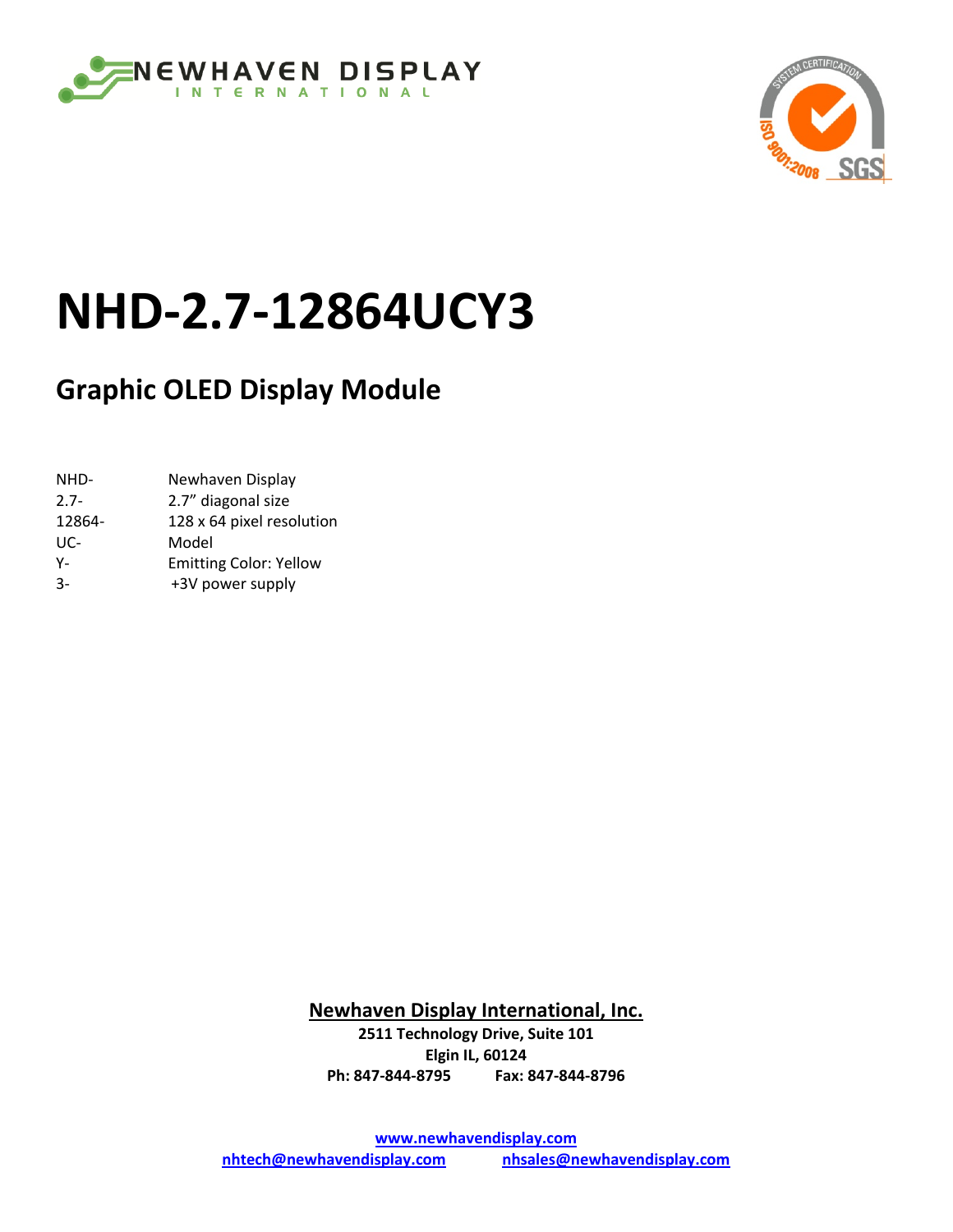#### **Document Revision History**

| <b>Revision</b> | Date      | <b>Description</b>                                        | <b>Changed by</b>        |
|-----------------|-----------|-----------------------------------------------------------|--------------------------|
|                 | 5/1/2011  | <b>Initial Product Release</b>                            | $\overline{\phantom{0}}$ |
|                 | 7/01/2011 | <b>Updated Pin Measurement on Mechanical Drawing</b>      | <b>MC</b>                |
|                 | 2/25/2013 | Electrical characteristics and mechanical drawing updated | JN                       |

#### **Functions and Features**

- **128 x 64 pixel resolution**
- **Built‐in SSD1325 controller**
- **Parallel or serial MPU interface**
- **Single, low voltage power supply**
- **RoHS compliant**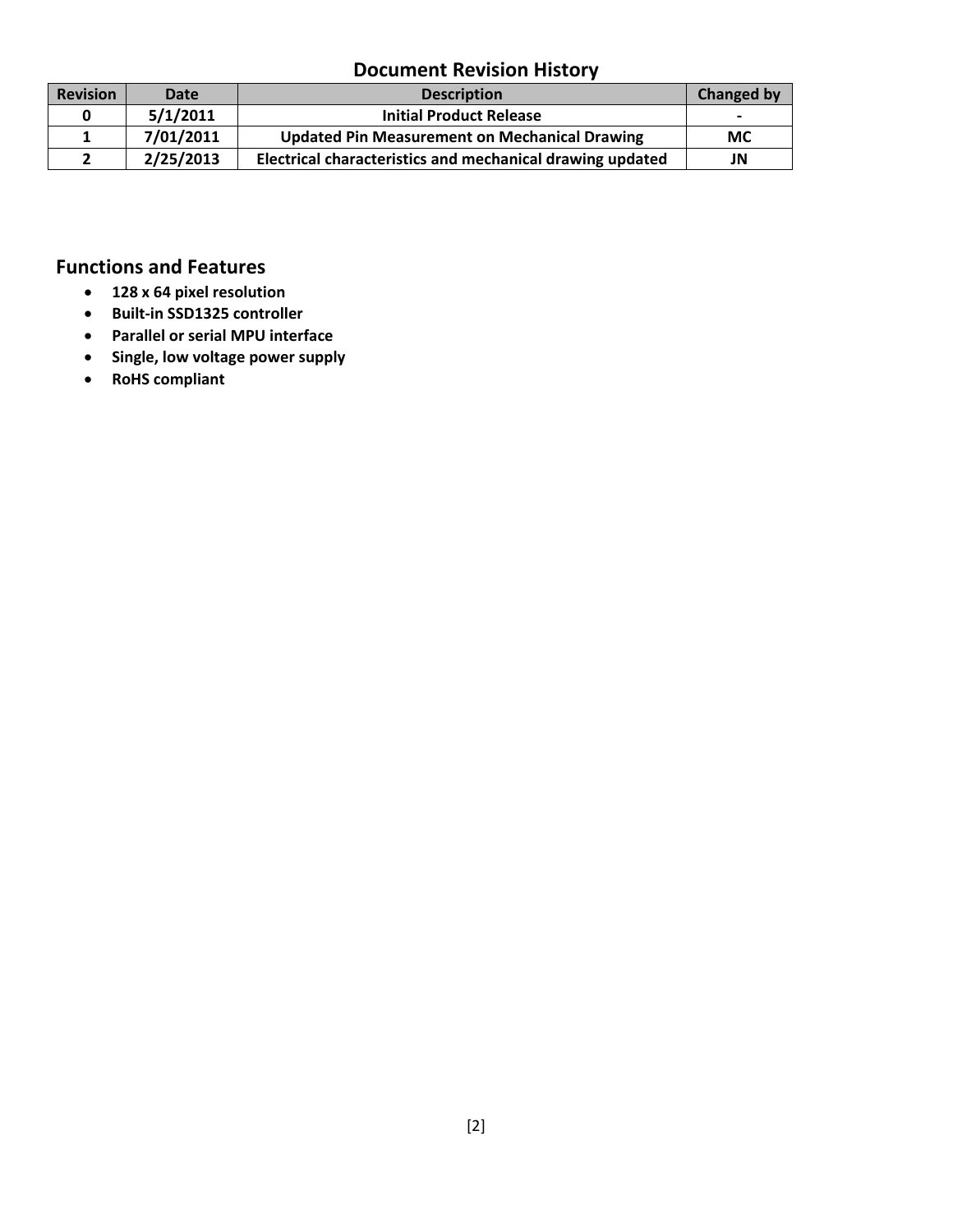## **Mechanical Drawing**



The drawing contained herein is the exclusive property of Newhaven Display International, Inc. and shall not be copied, reproduced, and/or disclosed in any format without permission.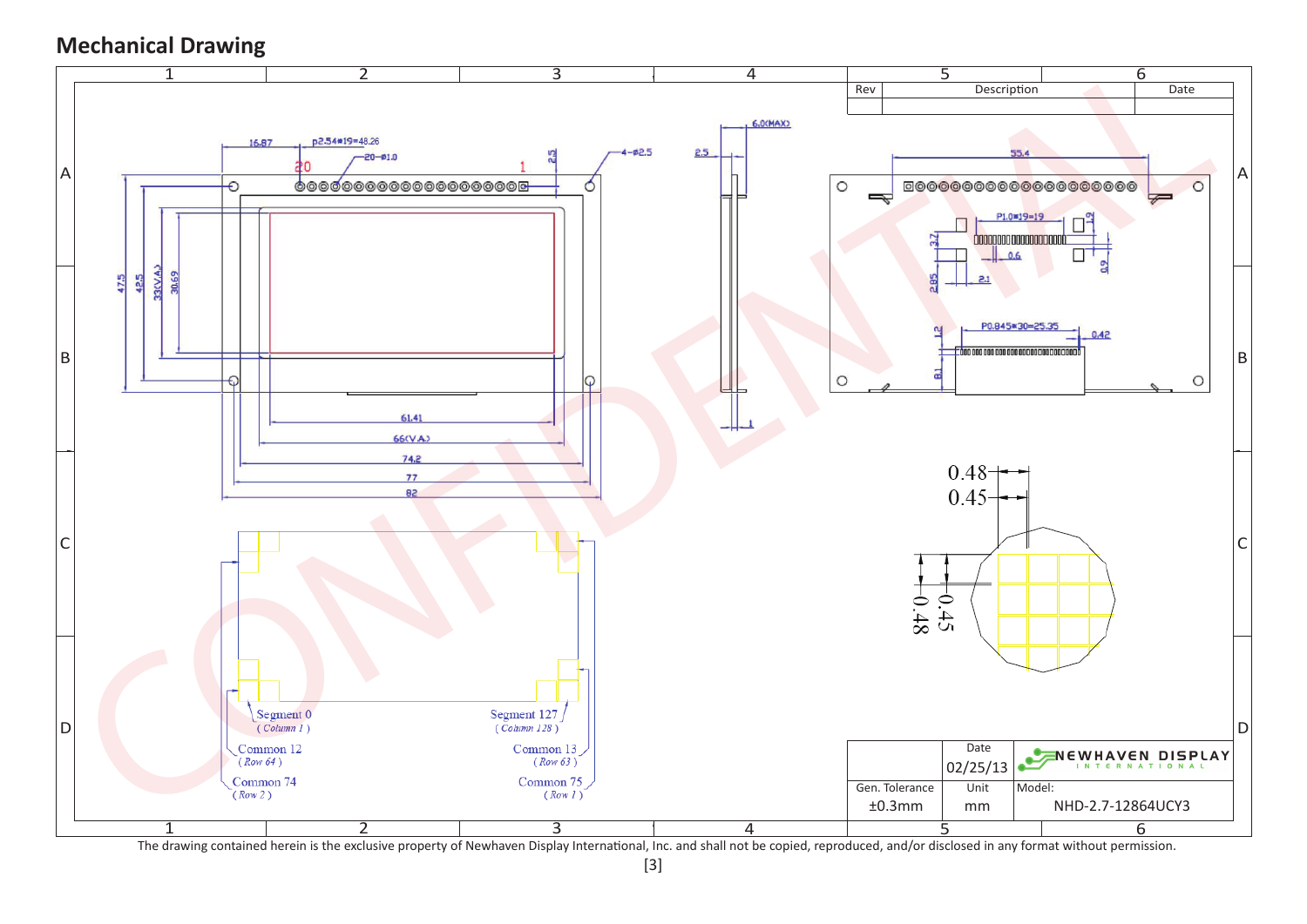## **Interface Description**

#### **Parallel Interface:**

| Pin No.      | <b>Symbol</b>   | <b>External</b>   | <b>Function Description</b>                          |  |  |  |  |  |
|--------------|-----------------|-------------------|------------------------------------------------------|--|--|--|--|--|
|              |                 | <b>Connection</b> |                                                      |  |  |  |  |  |
| $\mathbf{1}$ | <b>VSS</b>      | Power Supply      | Ground                                               |  |  |  |  |  |
| 2            | <b>VDD</b>      | Power Supply      | Supply Voltage for OLED and logic.                   |  |  |  |  |  |
| 3            | <b>NC</b>       |                   | No Connect                                           |  |  |  |  |  |
| 4            | D/C             | <b>MPU</b>        | Register select signal. D/C=0: Command, D/C=1: Data  |  |  |  |  |  |
| 5            | R/W or /WR      | <b>MPU</b>        | 6800-interface:                                      |  |  |  |  |  |
|              |                 |                   | Read/Write select signal, R/W=1: Read R/W: =0: Write |  |  |  |  |  |
|              |                 |                   | 8080-interface:                                      |  |  |  |  |  |
|              |                 |                   | Active LOW Write signal.                             |  |  |  |  |  |
| 6            | E or /RD        | <b>MPU</b>        | 6800-interface:                                      |  |  |  |  |  |
|              |                 |                   | Operation enable signal. Falling edge triggered.     |  |  |  |  |  |
|              |                 |                   | 8080-interface:                                      |  |  |  |  |  |
|              |                 |                   | Active LOW Read signal.                              |  |  |  |  |  |
| $7 - 14$     | $DB0 - DB7$     | <b>MPU</b>        | 8-bit Bi-directional data bus lines.                 |  |  |  |  |  |
| 15           | NC.             |                   | No Connect                                           |  |  |  |  |  |
| 16           | /RES            | <b>MPU</b>        | Active LOW Reset signal.                             |  |  |  |  |  |
| 17           | /CS             | <b>MPU</b>        | Active LOW Chip Select signal.                       |  |  |  |  |  |
| 18           | <b>NC</b>       |                   | No Connect                                           |  |  |  |  |  |
| 19           | BS <sub>2</sub> | <b>MPU</b>        | MPU Interface Select signal.                         |  |  |  |  |  |
| 20           | BS1             | <b>MPU</b>        | MPU Interface Select signal.                         |  |  |  |  |  |

#### **Serial Interface:**

| Pin No.                  | Symbol          | <b>External</b>   | <b>Function Description</b>                         |
|--------------------------|-----------------|-------------------|-----------------------------------------------------|
|                          |                 | <b>Connection</b> |                                                     |
| 1                        | <b>VSS</b>      | Power Supply      | Ground                                              |
| $\overline{\phantom{a}}$ | <b>VDD</b>      | Power Supply      | Supply Voltage for OLED and logic.                  |
| 3                        | <b>NC</b>       |                   | No Connect                                          |
| 4                        | D/C             | <b>MPU</b>        | Register select signal. D/C=0: Command, D/C=1: Data |
| $5 - 6$                  | <b>VSS</b>      | Power Supply      | Ground                                              |
| 7                        | <b>SCLK</b>     | <b>MPU</b>        | Serial Clock signal.                                |
| 8                        | <b>SDIN</b>     | <b>MPU</b>        | Serial Data Input signal.                           |
| 9                        | NC.             |                   | No Connect                                          |
| $10 - 14$                | VSS.            | Power Supply      | Ground                                              |
| 15                       | NC.             |                   | No Connect                                          |
| 16                       | /RES            | <b>MPU</b>        | Active LOW Reset signal.                            |
| 17                       | /CS             | <b>MPU</b>        | Active LOW Chip Select signal.                      |
| 18                       | <b>NC</b>       |                   | No Connect                                          |
| 19                       | BS <sub>2</sub> | <b>MPU</b>        | MPU Interface Select signal.                        |
| 20                       | BS1             | <b>MPU</b>        | MPU Interface Select signal.                        |

#### **MPU Interface Pin Selections**

| Pin<br><b>Name</b> | 6800 Parallel<br>8-bit interface | 8080 Parallel<br>8-bit interface | <b>Serial</b><br>Interface |
|--------------------|----------------------------------|----------------------------------|----------------------------|
| BS <sub>2</sub>    |                                  |                                  |                            |
| RS1                |                                  |                                  |                            |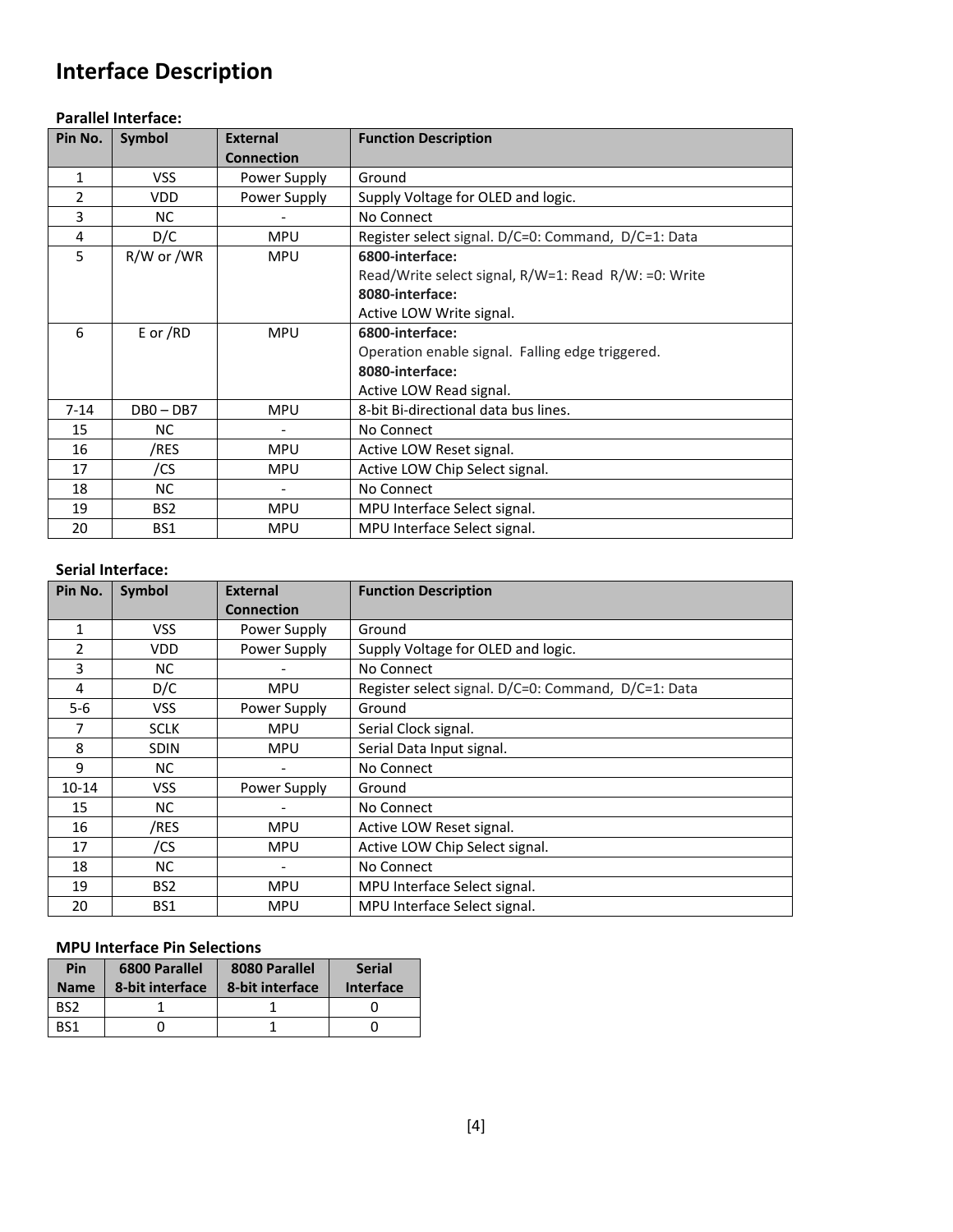**MPU U Interface Pin n Assignment t Summery**

| <b>Bus</b>       |                                                               |                                                                                  |  |  |  | <b>Data/Command Interface</b> | <b>Control Signals</b> |  |  |  |     |     |             |
|------------------|---------------------------------------------------------------|----------------------------------------------------------------------------------|--|--|--|-------------------------------|------------------------|--|--|--|-----|-----|-------------|
| <b>Interface</b> | D7                                                            | D <sub>3</sub><br>D <sub>4</sub><br>D <sub>2</sub><br>D <sub>0</sub><br>D5<br>D1 |  |  |  |                               |                        |  |  |  | /CS | D/C | <b>/RES</b> |
| 8-bit 6800       |                                                               | D[7:0]                                                                           |  |  |  |                               |                        |  |  |  | /CS | D/C | /RES        |
| 8-bit 8080       |                                                               | D[7:0]                                                                           |  |  |  |                               |                        |  |  |  | /CS | D/C | /RES        |
| <b>SPI</b>       | <b>NC</b><br><b>SCLK</b><br><b>SDIN</b><br>Tie LOW<br>Tie LOW |                                                                                  |  |  |  |                               |                        |  |  |  | /CS | D/C | /RES        |

#### **Wir ring Diag rams**



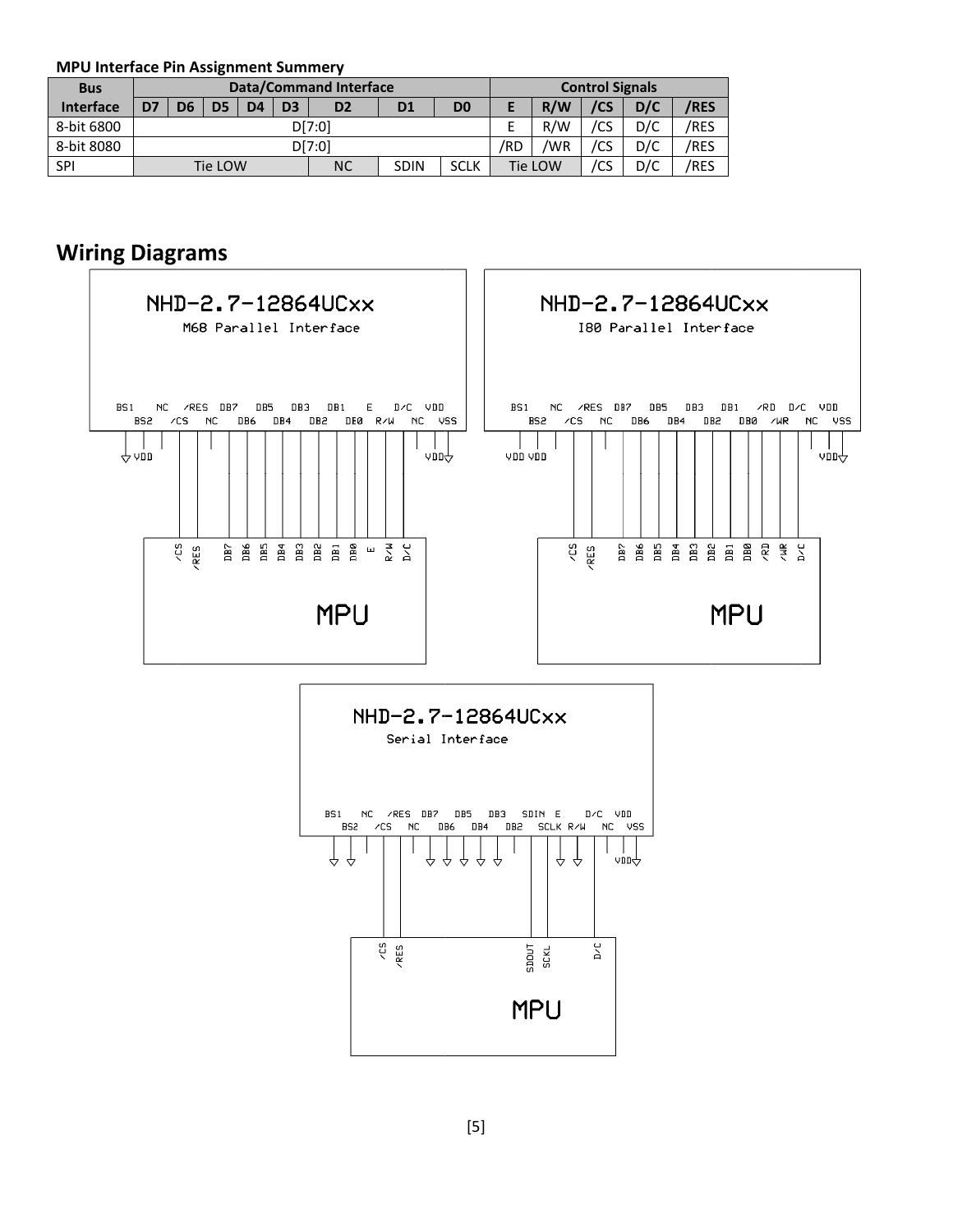### **Electrical Characteristics**

| <b>Item</b>                        | <b>Symbol</b>            | <b>Condition</b>  | Min.       | Typ.                         | Max.       | <b>Unit</b>  |
|------------------------------------|--------------------------|-------------------|------------|------------------------------|------------|--------------|
| <b>Operating Temperature Range</b> | Top                      | Absolute Max      | -40        |                              | $+85$      | °C           |
| <b>Storage Temperature Range</b>   | Tst                      | Absolute Max      | $-40$      | $\overline{\phantom{a}}$     | $+90$      | $^{\circ}$ C |
|                                    |                          |                   |            |                              |            |              |
| Supply Voltage                     | <b>VDD</b>               |                   |            | 3.3                          | 3.5        | V            |
| Supply Current (logic)             | <b>IDD</b>               | Ta=25°C, VDD=3.3V |            | 4                            | 4          | mA           |
|                                    | ICC                      | 50% ON, VDD=3.3V  |            | 175                          | 185        | mA           |
| Supply Current (display)           |                          | 100% ON, VDD=3.3V |            | 295                          | 310        | mA           |
| Sleep Mode Current                 | IDD+ICC <sub>SLEEP</sub> |                   | -          | 2                            | 10         | μA           |
| "H" Level input                    | Vih                      |                   | $0.8*VDD$  | $\overline{\phantom{a}}$     | <b>VDD</b> | v            |
| "L" Level input                    | Vil                      |                   | <b>VSS</b> | $\qquad \qquad \blacksquare$ | $0.2*VDD$  | v            |
| "H" Level output                   | Voh                      |                   | $0.9*VDD$  | $\overline{\phantom{a}}$     | <b>VDD</b> | v            |
| "L" Level output                   | Vol                      |                   | <b>VSS</b> |                              | $0.1*VDD$  | v            |

## **Optical Characteristics**

| <b>Item</b>            | Symbol | <b>Condition</b> | Min.   | Typ.                     | Max. | <b>Unit</b>     |
|------------------------|--------|------------------|--------|--------------------------|------|-----------------|
| Viewing Angle - Top    | AV     |                  |        | 80                       |      | O               |
| Viewing Angle - Bottom | AV     |                  |        | 80                       |      | $\Omega$        |
| Viewing Angle - Left   | AH     |                  |        | 80                       |      | $\Omega$        |
| Viewing Angle - Right  | AH     |                  |        | 80                       |      | $\Omega$        |
| <b>Contrast Ratio</b>  | Cr     |                  | 2000:1 | $\overline{\phantom{0}}$ |      |                 |
| Response Time (rise)   | Tr     |                  |        | 10                       |      | <b>us</b>       |
| Response Time (fall)   | Τf     |                  |        | 10                       |      | <b>us</b>       |
| <b>Brightness</b>      |        | 50% checkerboard | 70     | 100                      |      | $\text{cd/m}^2$ |
| Lifetime               |        | Ta=25°C, 50%     | 40,000 | $\overline{\phantom{a}}$ |      | <b>Hrs</b>      |
|                        |        | checkerboard     |        |                          |      |                 |

**Note**: Lifetime at typical temperature is based on accelerated high‐temperature operation. Lifetime is tested at average 50% pixels on and is rated as Hours until **Half‐Brightness**. The Display OFF command can be used to extend the lifetime of the display.

Luminance of active pixels will degrade faster than inactive pixels. Residual (burn‐in) images may occur. To avoid this, every pixel should be illuminated uniformly.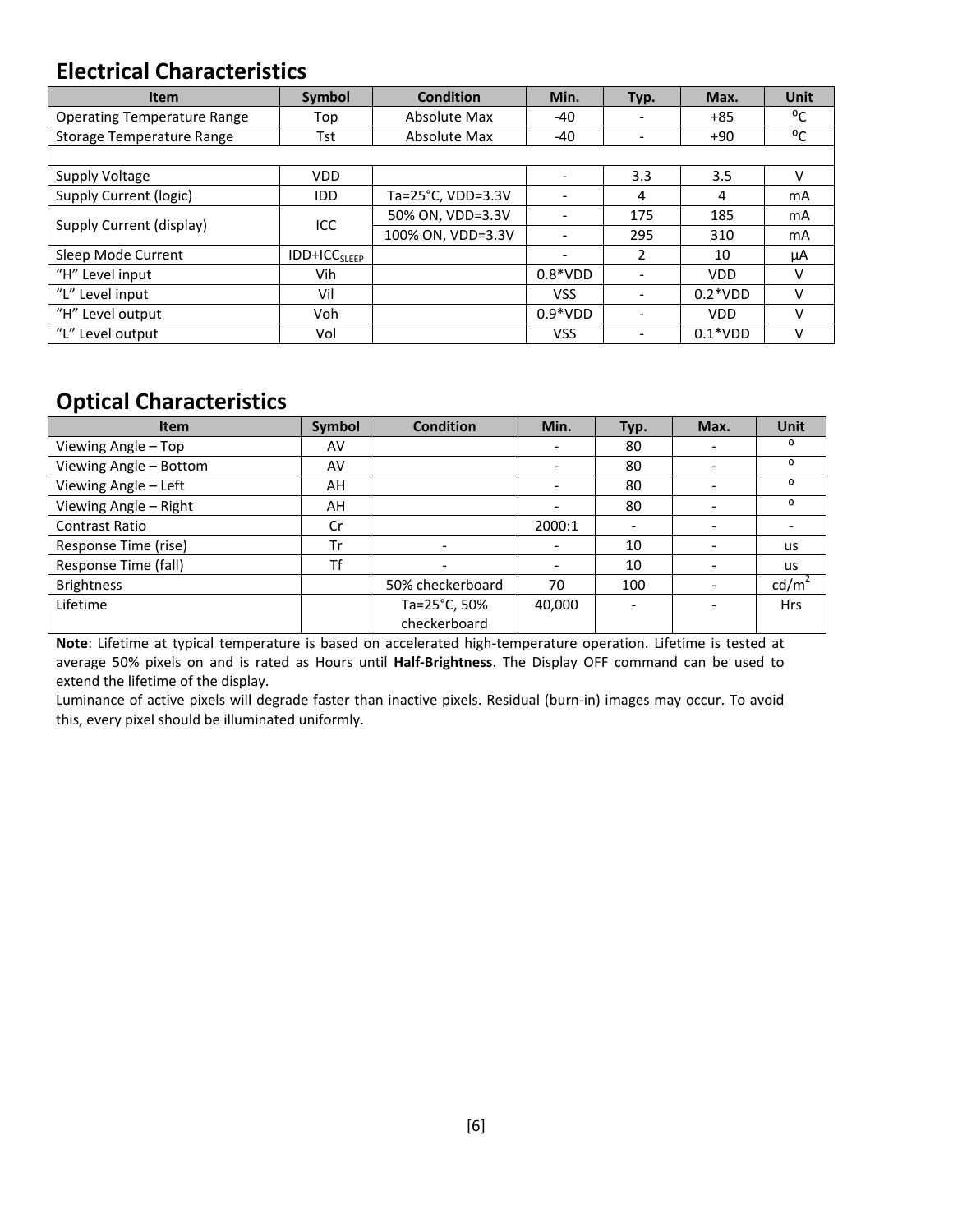### **Built‐in SSD1325 controller Instruction Table**

|                    |              |                |              |                | Code           |                |                 |                 |                        |                 |                                                                     | <b>RESET</b> |
|--------------------|--------------|----------------|--------------|----------------|----------------|----------------|-----------------|-----------------|------------------------|-----------------|---------------------------------------------------------------------|--------------|
| <b>Instruction</b> | D/C          | <b>HEX</b>     | DB7          | DB6            | DB5            | DB4            | DB <sub>3</sub> | DB <sub>2</sub> | DB1                    | DB <sub>0</sub> | <b>Description</b>                                                  | value        |
| Set Column         | $\Omega$     | 15             | 0            | $\mathbf{0}$   | $\mathbf{0}$   | 1              | $\mathbf{0}$    | $\mathbf{1}$    | $\mathbf{0}$           | 1               | Set column start and end address                                    |              |
| Address            | 0            | A[5:0]         | $\ast$       | $\ast$         | A <sub>5</sub> | A4             | A3              | A2              | A1                     | A <sub>0</sub>  | A[5:0]: Column start address. Range: 0-63d                          | $\mathbf 0$  |
|                    | 0            | B[5:0]         | $\ast$       | $\ast$         | <b>B5</b>      | <b>B4</b>      | <b>B3</b>       | <b>B2</b>       | <b>BO</b><br><b>B1</b> |                 | B[5:0]: Column end address. Range: 0-63d                            | 63d          |
| Set Row Address    | $\mathbf 0$  | 75             | $\mathbf{0}$ | 1              | $\mathbf{1}$   | 1              | 0               | $\mathbf{1}$    | 0                      | 1               | Set row start and end address                                       |              |
|                    | $\mathbf 0$  | A[6:0]         | $\ast$       | A <sub>6</sub> | A <sub>5</sub> | A <sub>4</sub> | A <sub>3</sub>  | A2              | A1                     | A <sub>0</sub>  | A[6:0]: Row start address. Range: 0-79d                             | $\Omega$     |
|                    | 0            | B[6:0]         | $\ast$       | <b>B6</b>      | <b>B5</b>      | <b>B4</b>      | <b>B3</b>       | <b>B2</b>       | <b>B1</b>              | <b>BO</b>       | B[6:0]: Row end address. Range: 0-79d                               | 79d          |
| Set Contrast       | 0            | 81             | $\mathbf{1}$ | $\mathbf{0}$   | $\mathbf 0$    | $\mathbf 0$    | $\mathbf 0$     | $\mathbf 0$     | $\mathbf 0$            | $\mathbf{1}$    | Double byte command to select 1 out of 128 contrast steps. Contrast |              |
| Control            | $\mathbf{0}$ | A[6:0]         | $\ast$       | A <sub>6</sub> | A <sub>5</sub> | A <sub>4</sub> | A3              | A2              | A1                     | A <sub>0</sub>  | increases as the value increases.                                   | 0x40         |
| Set Current Range  | $\mathbf 0$  | 84~86          | $\mathbf{1}$ | $\mathbf{0}$   | $\mathbf 0$    | $\mathbf{0}$   | $\mathbf{0}$    | $\mathbf{1}$    | X1                     | X <sub>0</sub>  | 0x84 = Quarter Current Range                                        | 0x84         |
|                    |              |                |              |                |                |                |                 |                 |                        |                 | Ox85 = Half Current Range                                           |              |
|                    |              |                |              |                |                |                |                 |                 |                        |                 | 0x86 = Full Current Range                                           |              |
| Set Remap          | $\mathbf 0$  | A <sub>0</sub> | $\mathbf{1}$ | $\mathbf{0}$   | $\mathbf{1}$   | $\mathbf{0}$   | $\mathbf{0}$    | $\mathbf{0}$    | $\mathbf{0}$           | $\mathbf{0}$    | A[0] = 0; Disable Column Address remap                              | $\Omega$     |
|                    | $\mathbf 0$  | A[6:0]         | $\ast$       | A6             | $\ast$         | A4             | $\ast$          | A2              | A1                     | A <sub>0</sub>  | A[0] = 1; Enable Column Address remap                               |              |
|                    |              |                |              |                |                |                |                 |                 |                        |                 | $A[1] = 0$ ; Disable Nibble remap                                   | $\Omega$     |
|                    |              |                |              |                |                |                |                 |                 |                        |                 | A[1] = 1; Enable Nibble remap                                       |              |
|                    |              |                |              |                |                |                |                 |                 |                        |                 | A[2] = 0; Horizontal Address Increment                              | $\Omega$     |
|                    |              |                |              |                |                |                |                 |                 |                        |                 | A[2] = 1; Vertical Address Increment                                |              |
|                    |              |                |              |                |                |                |                 |                 |                        |                 | $A[4] = 0$ ; Disable COM remap                                      | $\Omega$     |
|                    |              |                |              |                |                |                |                 |                 |                        |                 | $A[4] = 1$ ; Enable COM                                             |              |
|                    |              |                |              |                |                |                |                 |                 |                        |                 | A[6] = 0; Disable COM split Odd/Even                                | $\Omega$     |
|                    |              |                |              |                |                |                |                 |                 |                        |                 | A[6] = 1; Enable COM split Odd/Even                                 |              |
| Set Display Start  | 0            | A1             | 1            | $\mathbf{0}$   | 1              | $\mathbf{0}$   | $\mathbf{0}$    | $\mathbf 0$     | 0                      | 1               | Set display RAM display start line register from 0-79.              | $\Omega$     |
| Line               | $\mathbf 0$  | A[6:0]         | $\ast$       | A <sub>6</sub> | A <sub>5</sub> | A <sub>4</sub> | A3              | A2              | A1                     | A <sub>0</sub>  |                                                                     |              |
| Set Display Offset | $\pmb{0}$    | A2             | $\mathbf{1}$ | $\mathbf{0}$   | $\mathbf{1}$   | $\mathbf{0}$   | $\mathbf{0}$    | $\mathbf{0}$    | 1                      | $\mathbf{0}$    | Set vertical shift by COM from 0~79.                                | $\Omega$     |
|                    | $\mathbf 0$  | A[6:0]         | $\ast$       | A <sub>6</sub> | A <sub>5</sub> | A4             | A3              | A2              | A1                     | A <sub>0</sub>  |                                                                     |              |
| Display Mode       | $\mathbf 0$  | A4/A7          | $\mathbf{1}$ | $\mathbf{0}$   | $\mathbf{1}$   | $\mathbf{0}$   | $\mathbf{0}$    | X <sub>2</sub>  | X1                     | X <sub>0</sub>  | OxA4 = Normal display                                               | 0xA4         |
|                    |              |                |              |                |                |                |                 |                 |                        |                 | 0xA5 = Entire display ON, all pixels Grayscale level 15             |              |
|                    |              |                |              |                |                |                |                 |                 |                        |                 | $0xA6$ = Entire display OFF                                         |              |
|                    |              |                |              |                |                |                |                 |                 |                        |                 | $0xA7$ = Inverse display                                            |              |
| Set Multiplex      | $\mathbf 0$  | A8             | $\mathbf{1}$ | $\mathbf 0$    | $\mathbf{1}$   | $\mathbf{0}$   | $\mathbf{1}$    | $\mathbf 0$     | $\mathbf 0$            | $\mathbf 0$     | Set MUX ratio to N+1 MUX                                            | 80           |
| Ratio              | $\mathbf 0$  | A[6:0]         | $\ast$       | A <sub>6</sub> | A <sub>5</sub> | A <sub>4</sub> | A3              | A2              | A1                     | A <sub>0</sub>  | N=A[6:0]; from 16MUX to 80MUX (0 to 14 are invalid)                 |              |
| Master             | 0            | <b>AD</b>      | $\mathbf{1}$ | $\mathbf 0$    | $\mathbf 1$    | $\mathbf 0$    | $\mathbf{1}$    | $\mathbf 1$     | $\mathbf 0$            | $\mathbf{1}$    | A[0] = 0; Disable DC-DC converter                                   |              |
| configuration      | $\mathbf 0$  | A[1:0]         | $\ast$       | $\star$        | $\ast$         | $\star$        | $\ast$          | $\ast$          | A1                     | A <sub>0</sub>  | $A[0] = 1$ ; Enable DC-DC converter                                 | 1            |
|                    |              |                |              |                |                |                |                 |                 |                        |                 | A[1] = 0; Disable internal VCOMH                                    |              |
|                    |              |                |              |                |                |                |                 |                 |                        |                 | A[1] = 1; Enable internal VCOMH                                     | $\mathbf{1}$ |
| Set Display ON/    | 0            | AE~AF          | $\mathbf{1}$ | 0              | 1              | $\mathbf{0}$   | X <sub>3</sub>  | 1               | 1                      | 1               | OxAE = Display OFF (sleep mode)                                     | AEh          |
| <b>OFF</b>         |              |                |              |                |                |                |                 |                 |                        |                 | $0xAF = Display ON$                                                 |              |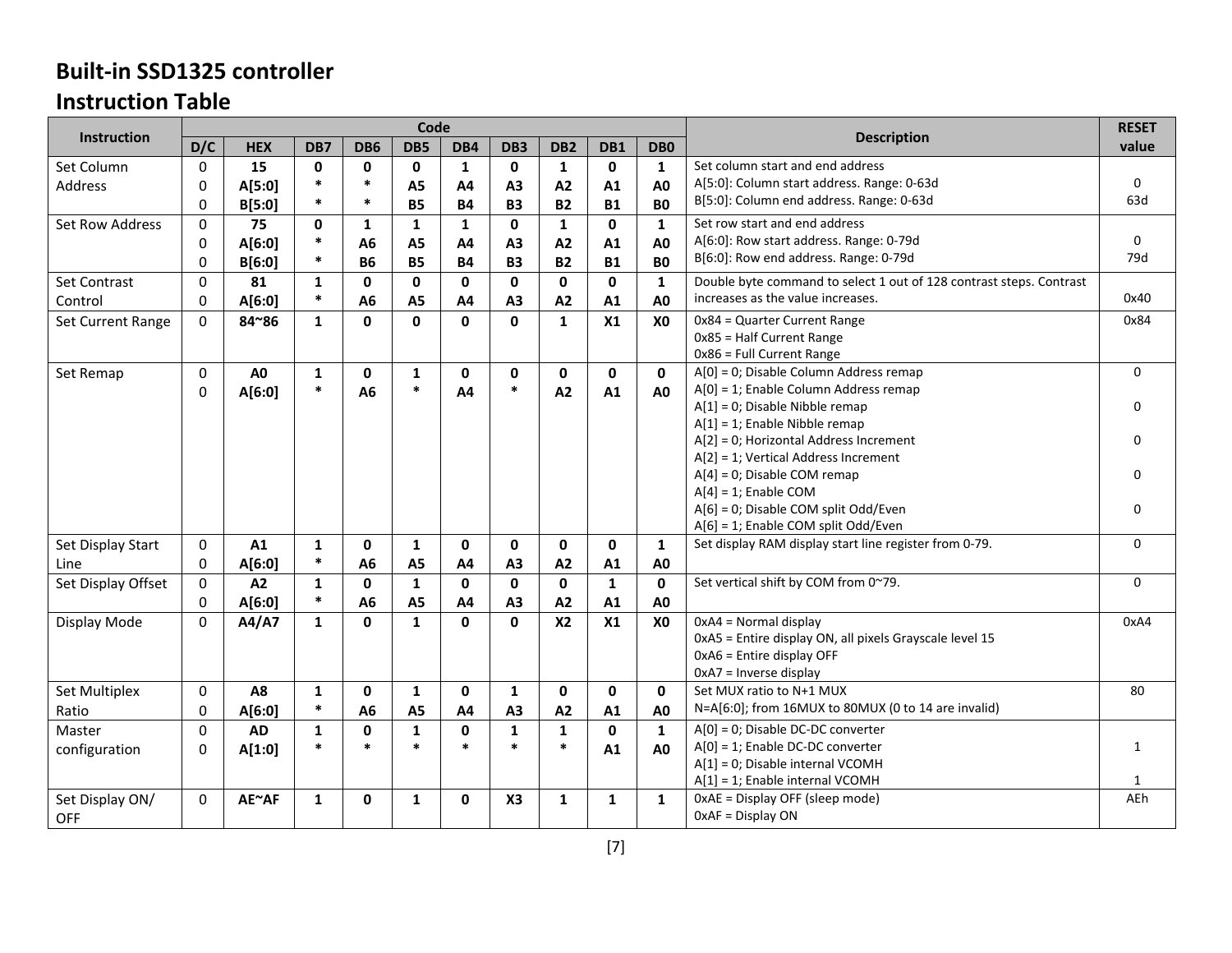| Set VCOMH         | $\pmb{0}$        | <b>BE</b> | 1            | $\mathbf 0$    | 1              | 1              | 1              | $\mathbf{1}$   | $\mathbf{1}$                                                | $\mathbf 0$    | Sets the VCOMH voltage level 000000-011111.                          | 010001         |
|-------------------|------------------|-----------|--------------|----------------|----------------|----------------|----------------|----------------|-------------------------------------------------------------|----------------|----------------------------------------------------------------------|----------------|
| Voltage           | $\boldsymbol{0}$ | A[5:0]    | $\ast$       | $\ast$         | A <sub>5</sub> | A4             | A3             | A2             | A1                                                          | A <sub>0</sub> | $A[5:0] = 1$ xxxxx = 1.0*VREF                                        |                |
| Set Precharge     | $\boldsymbol{0}$ | <b>BC</b> | $\mathbf{1}$ | $\mathbf 0$    | $\mathbf{1}$   | $\mathbf{1}$   | $\mathbf{1}$   | $\mathbf{1}$   | 0                                                           | $\mathbf 0$    | Sets the precharge voltage level 00000000-00011111                   | 00011000       |
| Voltage           | $\boldsymbol{0}$ | A[7:0]    | <b>A7</b>    | A6             | A <sub>5</sub> | A4             | A <sub>3</sub> | A2             | A[7:0] = 1xxxxxxx connects to VCOMH<br>A1<br>A <sub>0</sub> |                |                                                                      |                |
|                   |                  |           |              |                |                |                |                |                |                                                             |                | $A[7:0] = 001$ xxxxx equals $1.0*VREF$                               |                |
| Set Phase Length  | $\mathbf 0$      | <b>B1</b> | $\mathbf{1}$ | 0              | 1              | 1              | 0              | $\mathbf 0$    | 0                                                           | $\mathbf{1}$   |                                                                      |                |
|                   | $\boldsymbol{0}$ | A[3:0]    | $\ast$       | $\ast$         | $\ast$         | $\ast$         | A3             | A2             | A1                                                          | A <sub>0</sub> | $A[3:0] = P1$ . Phase 1 period of 1-15 DCLK clocks                   | 3              |
|                   | $\mathbf 0$      | A[7:4]    | <b>A7</b>    | A6             | A <sub>5</sub> | A4             | $\ast$         | $\ast$         | $\ast$                                                      | $\ast$         | $A[7:4] = P2$ . Phase 2 period of 1-15 DCLK clocks                   | 5              |
| Set Row Period    | $\pmb{0}$        | <b>B2</b> | $\mathbf{1}$ | $\mathbf{0}$   | $\mathbf{1}$   | $\mathbf{1}$   | 0              | 0              | $\mathbf{1}$                                                | $\mathbf 0$    | Sets number of DCLKs (K) per row. Range 2-158DCLKs.                  | 37DCLKs        |
|                   | $\mathbf 0$      | A[7:0]    | <b>A7</b>    | A6             | A <sub>5</sub> | A4             | A3             | A2             | A1                                                          | A <sub>0</sub> | $K = P1 + P2 + G515$ pulse width (RESET values: $3 + 5 + 29$ )       | (0x25)         |
| Set Display Clock | $\mathbf 0$      | <b>B3</b> | $\mathbf{1}$ | $\mathbf 0$    | $\mathbf{1}$   | 1              | $\mathbf{0}$   | 0              | $\mathbf{1}$                                                | $\mathbf{1}$   | $A[3:0]$ = Define the divide ratio of the display clocks. Range 1-16 | $\overline{2}$ |
| Divide Ratio /    | $\boldsymbol{0}$ | A[3:0]    | $\ast$       | $\ast$         | $\ast$         | $\ast$         | A <sub>3</sub> | A2             | A1                                                          | A <sub>0</sub> | Divide ratio = $A[3:0]+1$                                            |                |
| Oscillator        | 0                | A[7:4]    | <b>A7</b>    | A6             | A <sub>5</sub> | A4             | $\ast$         | $\ast$         | $\ast$                                                      | $\ast$         | A[7:4] = Set the Oscillator Frequency. Frequency increases with the  | 0              |
| Frequency         |                  |           |              |                |                |                |                |                |                                                             |                | value of A[7:4]. Range 0000b~1111b.                                  |                |
| Set Grayscale     | $\pmb{0}$        | <b>B8</b> | $\mathbf{1}$ | 0              | 0              | $\mathbf 0$    | 1              | 0              | 0                                                           | $\mathbf 0$    | Sets the gray scale level. Range 1-15                                |                |
| Table             | 0                | A[2:0]    | $\ast$       | $\ast$         | $\ast$         | $\ast$         | $\ast$         | A2             | A1                                                          | A <sub>0</sub> | $A[2:0] = L1$                                                        | $\mathbf{1}$   |
|                   | 0                | B[2:0]    | $\ast$       | $\ast$         | $\ast$         | $\ast$         | $\ast$         | <b>B2</b>      | <b>B1</b>                                                   | <b>B0</b>      | $B[2:0] = L2$                                                        | 1              |
|                   | $\boldsymbol{0}$ | B[6:4]    | $\ast$       | <b>B6</b>      | <b>B5</b>      | <b>B4</b>      | $\ast$         | $\ast$         | $\ast$                                                      | $\ast$         | $B[6:4] = L3$                                                        | 1              |
|                   | 0                | C[2:0]    | *            | $\ast$         | $\ast$         | $\ast$         | *              | C <sub>2</sub> | C <sub>1</sub>                                              | C <sub>0</sub> | $C[2:0] = L4$                                                        | $\mathbf{1}$   |
|                   | 0                | C[6:4]    | $\ast$       | C6             | C <sub>5</sub> | C <sub>4</sub> | $\ast$         | $\ast$         | $\ast$                                                      | $\ast$         | $C[6:4] = L5$                                                        | $\mathbf{1}$   |
|                   | 0                | D[2:0]    | *            | $\ast$         | $\ast$         | $\ast$         | $\ast$         | D <sub>2</sub> | D <sub>1</sub>                                              | D <sub>0</sub> | $D[2:0] = L6$                                                        | $\mathbf{1}$   |
|                   | 0                | D[6:4]    | $\ast$       | D <sub>6</sub> | D <sub>5</sub> | D <sub>4</sub> | $\ast$         | $\ast$         | $\ast$                                                      | $\ast$         | $D[6:4] = L7$                                                        | $\mathbf{1}$   |
|                   | $\mathbf 0$      | E[2:0]    | $\ast$       | $\ast$         | $\ast$         | $\ast$         | $\ast$         | E <sub>2</sub> | E1                                                          | E <sub>0</sub> | $E[2:0] = L8$                                                        | $\mathbf{1}$   |
|                   | $\mathbf 0$      | E[6:4]    | *            | E <sub>6</sub> | E <sub>5</sub> | E4             | *              | $\ast$         | $\ast$                                                      | $\ast$         | $E[6:4] = L9$                                                        | $\mathbf{1}$   |
|                   | 0                | F[2:0]    | *            | $\ast$         | $\ast$         | $\ast$         | $\ast$         | F <sub>2</sub> | F <sub>1</sub>                                              | F <sub>0</sub> | $F[2:0] = L10$                                                       | $\mathbf{1}$   |
|                   | $\mathbf 0$      | F[6:4]    | $\ast$       | F <sub>6</sub> | F5             | F <sub>4</sub> | $\ast$         | $\ast$         | $\ast$                                                      | $\ast$         | $F[6:4] = L11$                                                       | $\mathbf{1}$   |
|                   | $\mathbf 0$      | G[2:0]    | $\ast$       | $\ast$         | $\ast$         | $\ast$         | $\ast$         | G <sub>2</sub> | G1                                                          | G <sub>0</sub> | $G[2:0] = L12$                                                       | 1              |
|                   | $\boldsymbol{0}$ | G[6:4]    | $\ast$       | G <sub>6</sub> | G5             | G4             | $\ast$         | $\ast$         | $\ast$                                                      | $\ast$         | $G[6:4] = L13$                                                       | 1              |
|                   | 0                | H[2:0]    | $\ast$       | $\ast$         | $\ast$         | *              | *              | H <sub>2</sub> | H1                                                          | H <sub>0</sub> | $H[2:0] = L14$                                                       | $\mathbf{1}$   |
|                   | $\mathbf 0$      | H[6:4]    | $\ast$       | <b>H6</b>      | H <sub>5</sub> | H4             | $\ast$         | $\ast$         | $\ast$                                                      | $\ast$         | $H[6:4] = L15$                                                       | $\mathbf{1}$   |
| Set Biasing       | $\mathbf 0$      | CF        | $\mathbf{1}$ | $\mathbf{1}$   | $\mathbf 0$    | $\mathbf 0$    | 1              | $\mathbf{1}$   | $\mathbf{1}$                                                | 1              | $0xF0 = HIGH$                                                        | 0xF0           |
| Current for DC-DC | 0                | A[7:6]    | <b>A7</b>    | A6             | $\ast$         | $\ast$         | $\ast$         | $\ast$         | $\ast$                                                      | $\ast$         | $0x70 =$ LOW                                                         |                |
| converter         |                  |           |              |                |                |                |                |                |                                                             |                |                                                                      |                |
| <b>NOP</b>        | 0                | E3        | $\mathbf{1}$ | $\mathbf{1}$   | $\mathbf{1}$   | $\mathbf{0}$   | $\mathbf{0}$   | $\mathbf 0$    | $\mathbf{1}$                                                | $\mathbf{1}$   | Command for No Operation                                             |                |

**For detailed instruction information, see datasheet:** http://www.newhavendisplay.com/app\_notes/SSD1325.pdf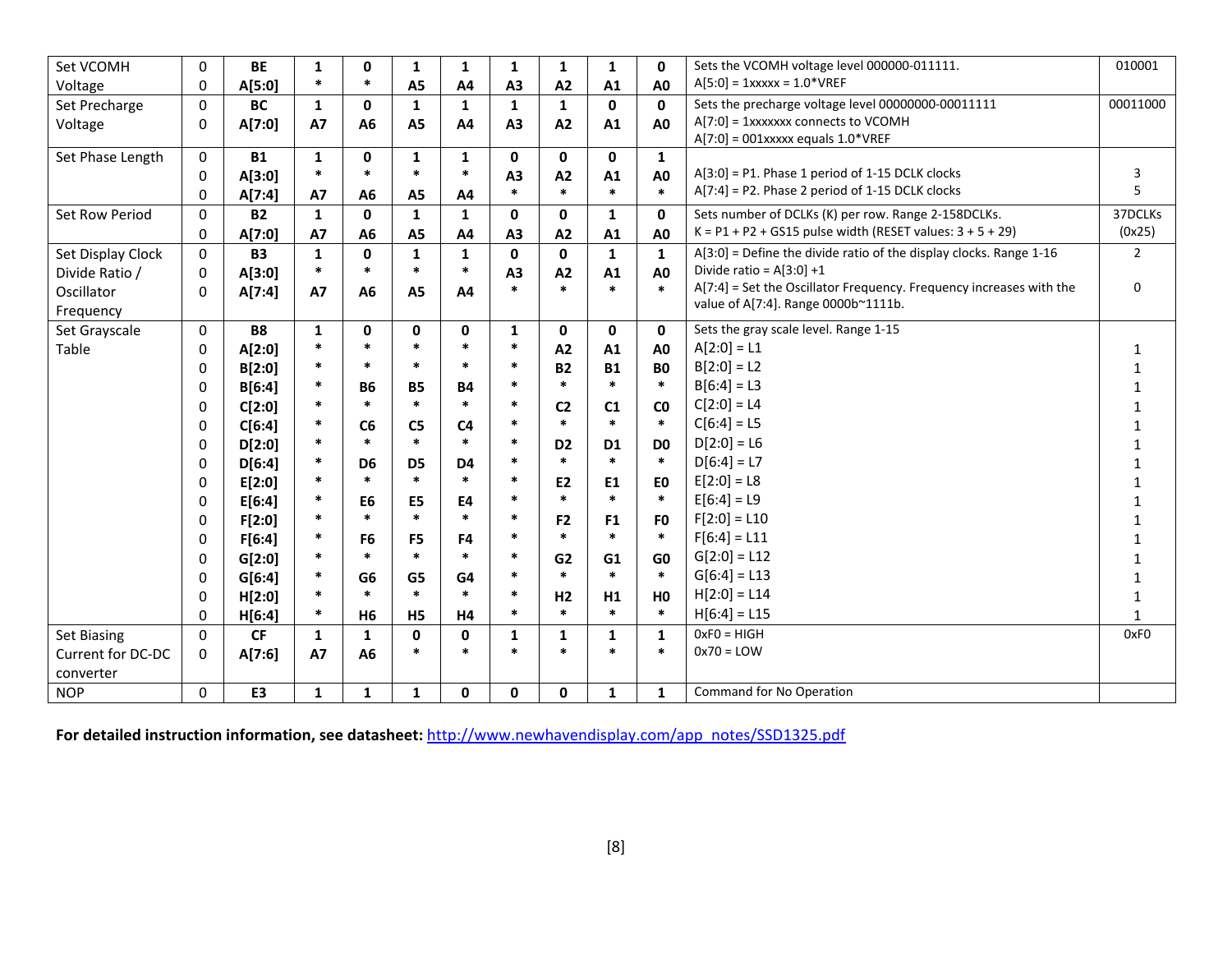## **MPU Interface**

**For detailed timing information, see datasheet:** http://www.newhavendisplay.com/app\_notes/SSD1325.pdf

#### **6800‐MPU Parallel Interface**

The parallel interface consists of 8 bi-directional data pins, R/W, D/C, E, and /CS. A LOW on R/W indicates write operation, and HIGH on R/W indicates read operation. A LOW on D/C indicates "Command" read or write, and HIGH on D/C indicates "Data" read or write. The E input serves as data latch signal, while /CS is LOW. Data is latched at the falling edge of E signal.

| <b>Function</b>      | R/W | /CS | D/C |
|----------------------|-----|-----|-----|
| <b>Write Command</b> |     |     |     |
| <b>Read Status</b>   |     |     |     |
| <b>Write Data</b>    |     |     |     |
| <b>Read Data</b>     |     |     |     |

#### **8080‐MPU Parallel Interface**

The parallel interface consists of 8 bi-directional data pins, /RD, /WR, D/C, and /CS.

A LOW on D/C indicates "Command" read or write, and HIGH on D/C indicates "Data" read or write. A rising edge of /RS input serves as a data read latch signal while /CS is LOW.

A rising edge of /WR input serves as a data/command write latch signal while /CS is LOW.

| <b>Function</b>      | 'RD | 'WR | /CS | D/C |
|----------------------|-----|-----|-----|-----|
| <b>Write Command</b> |     |     |     |     |
| <b>Read Status</b>   |     |     |     |     |
| Write Data           |     |     |     |     |
| <b>Read Data</b>     |     |     |     |     |

Alternatively, /RD and /WR can be kept stable while /CS serves as the data/command latch signal.

| <b>Function</b>      | /RD | /WR | /CS | D/C |
|----------------------|-----|-----|-----|-----|
| <b>Write Command</b> |     |     |     |     |
| <b>Read Status</b>   |     |     |     |     |
| Write Data           |     |     |     |     |
| <b>Read Data</b>     |     |     |     |     |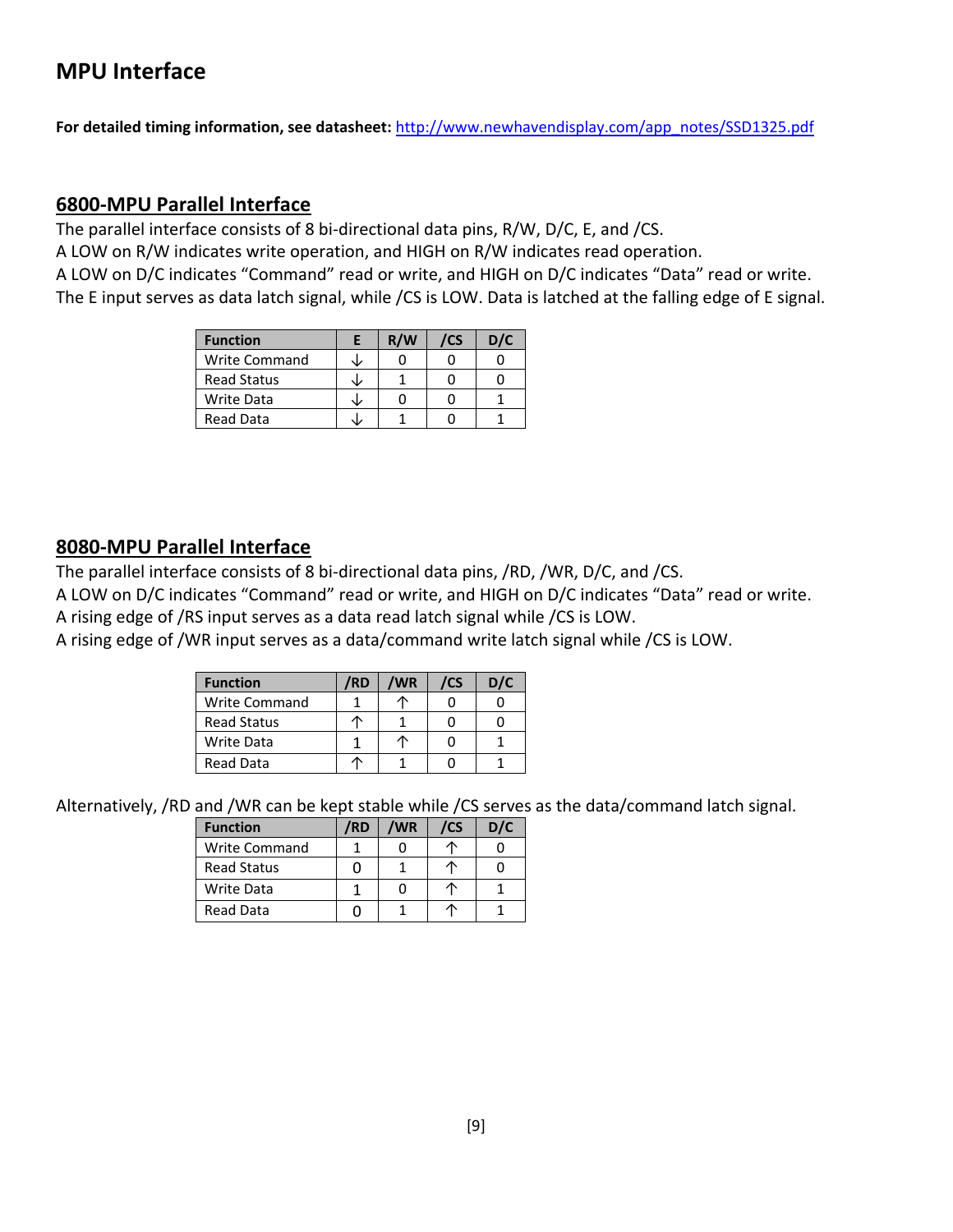#### **Serial Interface**

The serial interface consists of serial clock SCLK, serial data SDIN, D/C, and /CS.

D0 acts as SCLK and D1 acts as SDIN. D2 should be left open. D3~D7, E, and R/W should be connected to GND.

| <b>Function</b> | /RD | /WR | /CS | D/C | D <sub>0</sub> |
|-----------------|-----|-----|-----|-----|----------------|
| Write Command   |     |     |     |     |                |
| Write Data      |     |     |     |     |                |

SDIN is shifted into an 8‐bit shift register on every rising edge of SCLK in the order of D7, D6,…D0.

D/C is sampled on every eighth clock and the data byte in the shift register is written to the GDRAM or command register in the same clock.

Note: Read is not available in serial mode.

**For detailed protocol information, see datasheet:** http://www.newhavendisplay.com/app\_notes/SSD1325.pdf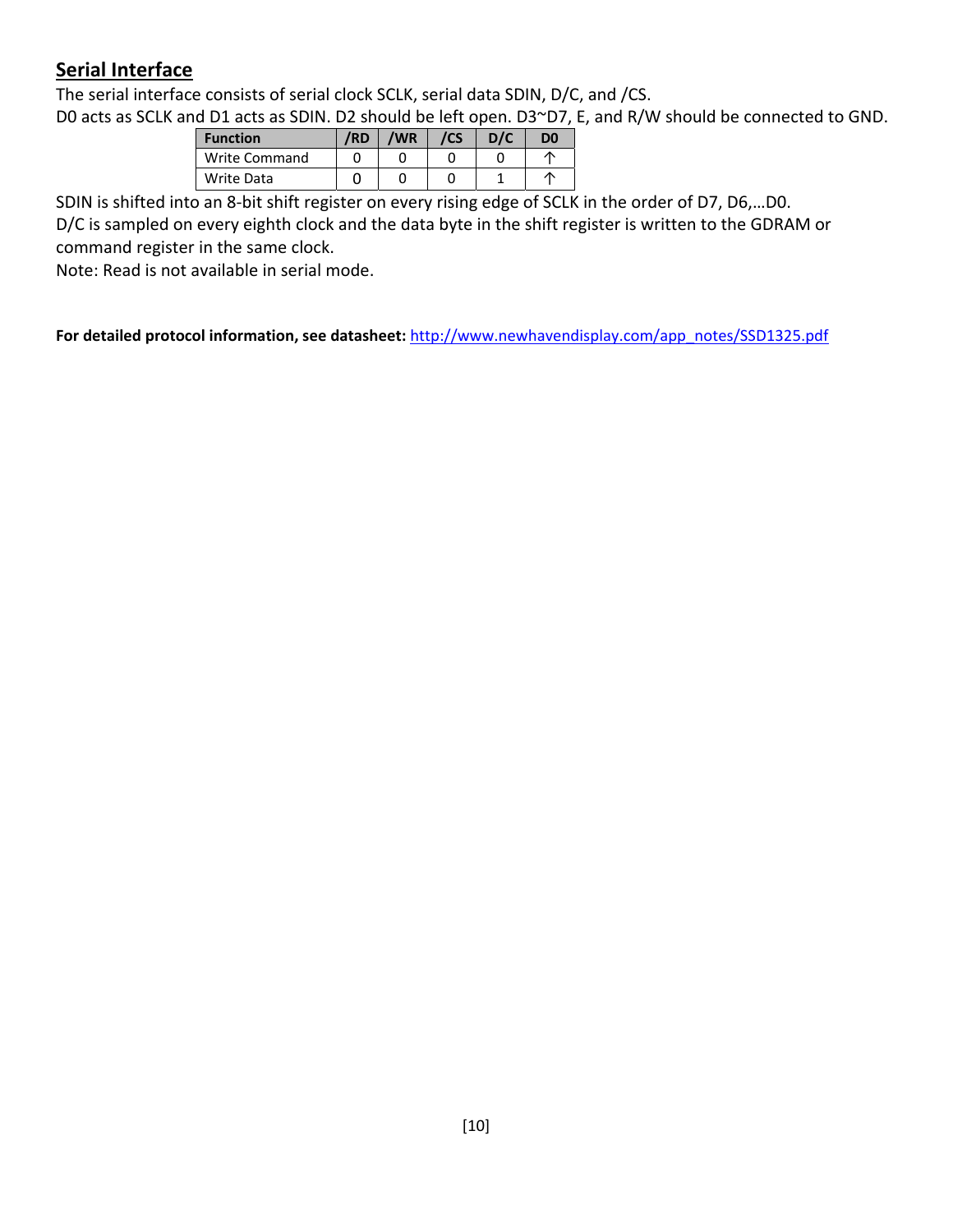#### **Example Initialization Sequence:**

Set\_Display\_On\_Off\_12864(0x00); // Display Off (0x00/0x01) Set\_Display\_Clock\_12864(0x91); // Set Clock as 135 Frames/Sec Set\_Multiplex\_Ratio\_12864(0x3F); // 1/64 Duty (0x0F~0x5F) Set\_Display\_Offset\_12864(0x4C); // Shift Mapping RAM Counter (0x00~0x5F) Set\_Start\_Line\_12864(0x00); // Set Mapping RAM Display Start Line (0x00~0x5F) Set Master Config 12864(0x00); // Disable Embedded DC/DC Converter (0x00/0x01) Set Remap Format 12864(0x50); // Set Column Address 0 Mapped to SEG0 // Disable Nibble Remap // Horizontal Address Increment // Scan from COM[N‐1] to COM0 // Enable COM Split Odd Even Set\_Current\_Range\_12864(0x02); // Set Full Current Range Set\_Gray\_Scale\_Table\_12864(); // Set Pulse Width for Gray Scale Table Set\_Contrast\_Current\_12864(brightness); // Set Scale Factor of Segment Output Current Control Set Frame Frequency 12864(0x51); // Set Frame Frequency Set\_Phase\_Length\_12864(0x55); // Set Phase 1 as 5 Clocks & Phase 2 as 5 Clocks Set\_Precharge\_Voltage\_12864(0x10); // Set Pre‐Charge Voltage Level Set Precharge Compensation 12864(0x20,0x02); // Set Pre-Charge Compensation Set\_VCOMH\_12864(0x1C); // Set High Voltage Level of COM Pin Set\_VSL\_12864(0x0D); // Set Low Voltage Level of SEG Pin Set\_Display\_Mode\_12864(0x00); // Normal Display Mode (0x00/0x01/0x02/0x03) Fill\_RAM\_12864(0x00); // Clear Screen Set\_Display\_On\_Off\_12864(0x01); // Display On (0x00/0x01)